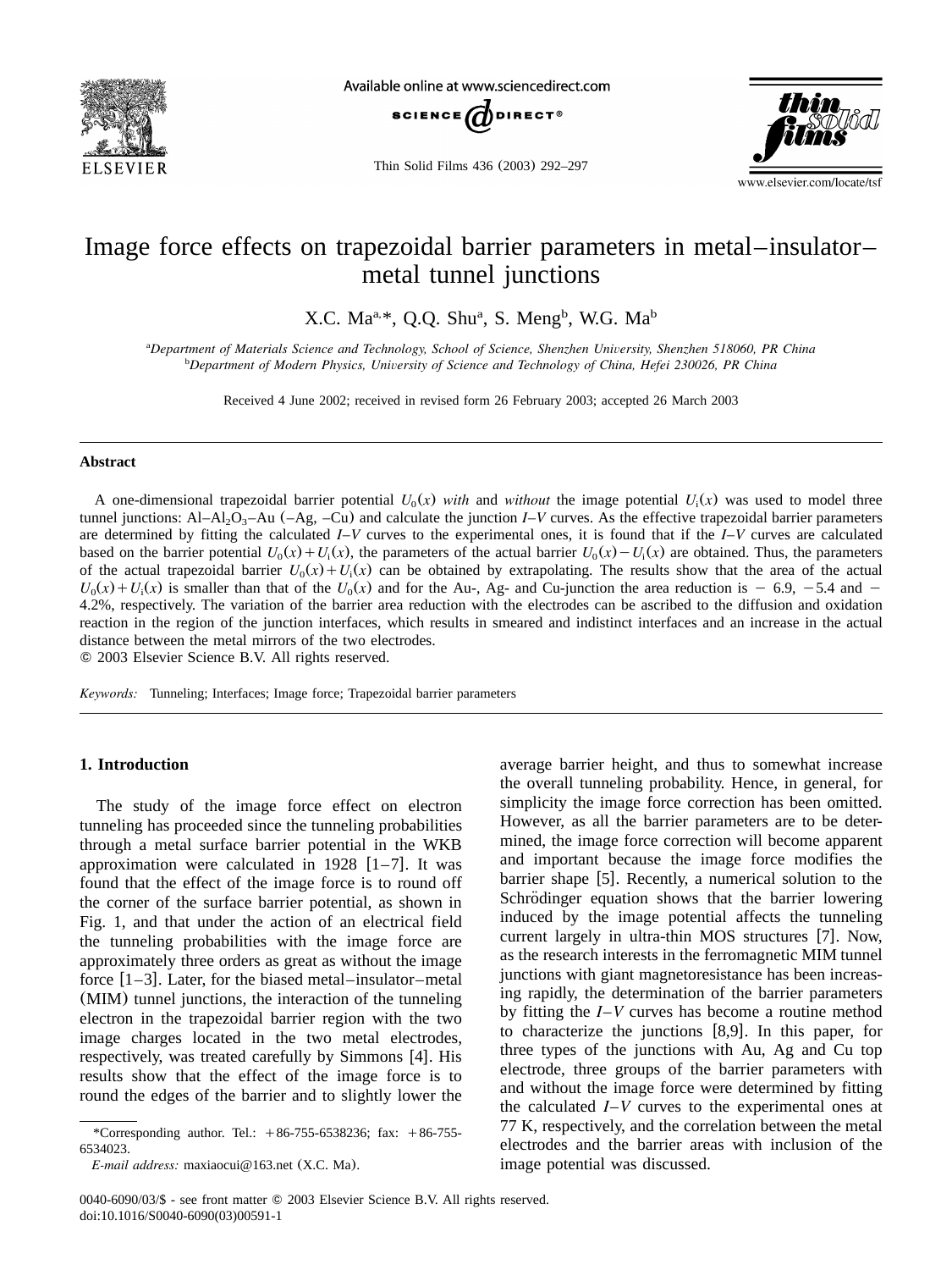<span id="page-1-0"></span>

Fig.1.Under the action of an applied electrical field *F* an electron tunnels from the metal with the work function  $\phi_W$  into the vacuum, through the resultant surface barrier potential (solid line), which is obtained by superposing both the field potential (dash-dot line) and the image potential (dash line) on the surface barrier potential (dot line).

## **2. Theory**

As shown in Fig.1, under the action of an applied electrical field *F* an electron tunnels through the metal surface barrier potential into the vacuum, the metal surface in turn exerts an image force (attractive force) of magnitude  $(1/4\pi \varepsilon_0)(e^2/4x^2)$  on the tunneling electron, where  $\varepsilon_0$  is permittivity, *x* is the distance between the metal surface and the electron which is off the surface. Integrating the image force from  $\infty$  to *x*, we have the image potential as fellows

$$
u_i(x) = -e^2/16\pi\varepsilon_0 x\tag{1}
$$

Note that Eq. (1) implies the potential energy of the electron at metal surface is equal to  $-\infty$ , so we assume that the image potential holds only for the values of *x* greater than some critical value  $x_0$ , approximately 1 Å, and that the image potential at  $x=0$  coincides with the bottom energy of the barrier potential.

As shown in Fig.2, for MIM tunnel junctions with a bias positive on the right-hand metal, a one-dimensional trapezoidal barrier potential model *without* the image force is

$$
U_0(x) = \begin{cases} 0 & x < 0 \\ \phi_1 + E_{\text{fL}} - (\phi_1 - \phi_2 + eV) \frac{x}{d}, & 0 \le x \le d \\ -eV & x > d \end{cases}
$$
 (2)

where  $d$  is the barrier width. For the tunneling electron in the insulator barrier region, there are the *two* image charges located, respectively, inside the two metal electrodes of the junction, each of which exert an attractive force (the image force) on the electron.The image potential,  $U_i(x)$ , inside the barrier region  $(0 \lt x \lt d)$  can be readily derived using mirror image method and is given by  $[4]$  $[4]$  $[4]$ 

$$
U_1(x) = \left(-\frac{e^2}{8\pi\varepsilon_0\varepsilon}\right) \left[\frac{1}{2x} + \sum_{n=1}^{\infty} \left(\frac{nd}{[(nd)^2 - x^2]} - \frac{1}{nd}\right)\right],
$$
  
0 < x < d (3)

If we let  $d \rightarrow \infty$ , Eq. (3) reduces to Eq. (1), which is simply the image potential from one metal surface (for vacuum  $\varepsilon = 1$ ). The  $U_1(x)$  is awkward to handle, and a good approximation to Eq.  $(3)$  is given by [[4](#page-5-0)]

$$
U_i(x) \approx -1.15\lambda d^2/x(d-x), \quad 0 < x < d \tag{4}
$$

where  $\lambda = (e^2 \ln 2)/8\pi \varepsilon_0 \varepsilon d$  and  $\varepsilon$  is the dielectric constant of the barrier insulator layer. Note that the image potential  $U_i(x)$  is in arbitrary shape and superposed on the trapezoidal barrier  $U_0(x)$ . Without and with the image force, the tunneling current through an effective trapezoidal barrier potential is given by  $[10]$  $[10]$  $[10]$ 

$$
j = \frac{4\pi m^* e}{h^3} \int_0^\infty dE_x D(E_x) \int_0^\infty [f(E) - f(E + eV)] dE_r \tag{5}
$$



Fig. 2. One-dimensional actual *trapezoidal* barrier potential  $U_0(x)$ (solid line) is used to model MIM tunnel junctions.As the image potential of *arbitrary* shape,  $U_i(x)$ , is superposed on the trapezoidal  $U_0(x)$ , there is to be a resultant barrier potential of *arbitrary* shape (dash line), to which a *trapezoidal* barrier  $U_0(x) + U_1(x)$  (dot line) is equivalent. See text for detail.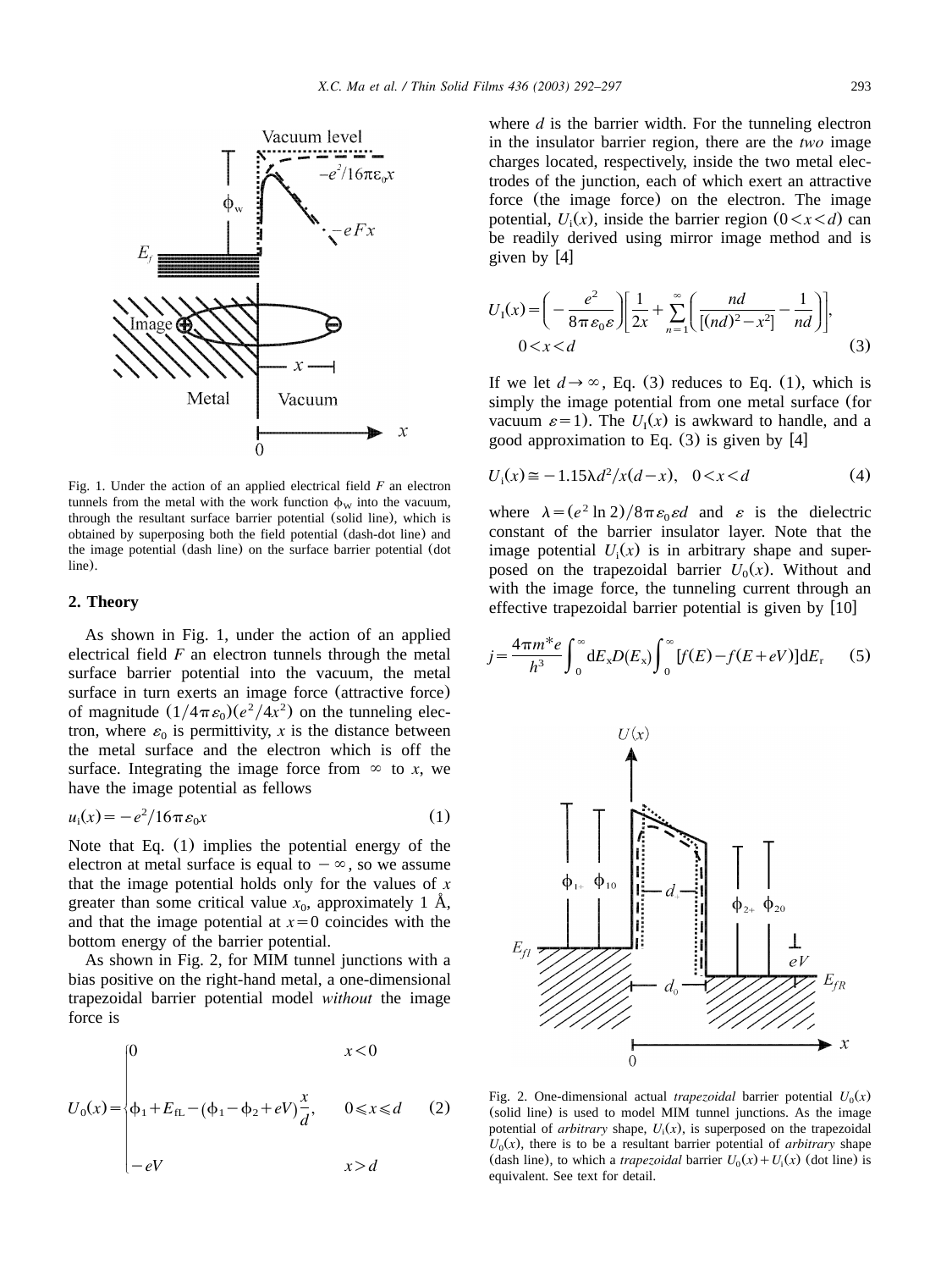<span id="page-2-0"></span>

Fig.3.The experimental *I*–*V* characteristics of the tunnel junctions at 77 K. Note that the lines serve as guides to the eye.

where  $f(E)$  is the Fermi function, and  $E_x$  and  $E_r$  is the kinetic energy of the electron motion perpendicular and parallel to the junction interfaces, respectively.  $D(E_x)$  is the tunneling probability.  $D(E_x)$  without and with the  $U_i(x)$  in WKB approximation is

$$
D_0(E_x) = \exp\left\{-\frac{4\pi}{h} \int_{x_1(E_x)}^{x_2(E_x)} \sqrt{2m^*[U_0(x) - E_x]} dx\right\},\
$$
  
without  $U_1(x)$  (6a)

and

$$
D_{i}(E_{x}) = \exp\left\{-\frac{4\pi}{h}\int_{x_{1}(E_{x})}^{x_{2}(E_{x})}\sqrt{2m^{*}[U(x)_{0}+U_{i}(x)-E_{x}]}dx\right\},\
$$
 with  $U_{i}(x)$  (6b)

respectively, where  $x_1$  and  $x_2$  are the classical turning [points, the potential](#page-1-0)  $U_0(x)$  and  $U_i(x)$  is given by [Eqs.](#page-1-0) (2) [and](#page-1-0) (4), respectively.

Table 1

Three groups of the parameters:  $\phi_{10}$ ,  $\phi_{20}$ ,  $d_0$ ;  $\phi_{1-}$ ,  $\phi_{2-}$ ,  $d_-$  and  $\phi_{1+}$ ,  $\phi_{2+}$ ,  $d_+$  are for the *actual* barrier potential  $U_0(x)$ ,  $U_0(x) - U_1(x)$  and  $U_0(x) + U_i(x)$ , respectively, where  $U_0(x)$  and  $U_i(x)$  is the trapezoidal barrier potential and image potential, respectively. The root-mean-square errors,  $\sigma$ , are for *I–V* curve fitting. The effective mass of electrons,  $m^*$ , in Al<sub>2</sub>O<sub>3</sub> was chosen to be 0.2  $m_e$ ,  $m_e$  is the free electron mass. See text for detail

|                                                   | $I-V$ curve fitting  |                      |                      |                            |                                        |                      |                      |                            | Non $I-V$ curve fitting            |                      |                      |
|---------------------------------------------------|----------------------|----------------------|----------------------|----------------------------|----------------------------------------|----------------------|----------------------|----------------------------|------------------------------------|----------------------|----------------------|
| Barrier models                                    | $U_0(x)$<br>$U_0(x)$ |                      |                      |                            | $U_0(x) + U_i(x)$<br>$U_0(x) - U_i(x)$ |                      |                      |                            | Extrapolation<br>$U_0(x) + U_i(x)$ |                      |                      |
| Actual barrier                                    |                      |                      |                      |                            |                                        |                      |                      |                            |                                    |                      |                      |
| Parameters                                        | $\phi_{10}$ (eV)     | $\phi_{20}$ (eV)     | $d_0(\check{A})$     | $\sigma$                   | $\phi_{1-}$ (eV)                       | $\phi_{2-}$ (eV)     | $d_{-}(\AA)$         | $\sigma$                   | $\phi_{1+}$ (eV)                   | $\phi_{2+}$ (eV)     | $d_{+}$ (Å)          |
| $Al-Al2O3–Au$<br>$Al-Al2O3–Ag$<br>$Al-Al2O3 – Cu$ | 3.17<br>3.22<br>3.25 | 1.35<br>0.93<br>3.30 | 19.2<br>23.3<br>12.1 | 0.0248<br>0.0232<br>0.0213 | 3.01<br>3.19<br>3.21                   | 1.45<br>1.13<br>3.67 | 20.8<br>23.6<br>12.0 | 0.0261<br>0.0233<br>0.0293 | 3.33<br>3.25<br>3.29               | 1.25<br>0.73<br>2.93 | 17.6<br>23.0<br>12.2 |

#### **3. Experiment**

The preparation of the junctions used to measure the experimental *I*–*V* curves was described in detail elsewhere  $[11]$  $[11]$  $[11]$ . At first, Al film strips were evaporated on glass slides, then the Al films were exposed to an oxygen glow discharge to grow a thin  $Al_2O_3$  barrier layer on the Al film surface. This was followed by baking the samples in air at 200  $\degree$ C for 30 min and then cooling the heated samples in air. Next  $MgF_2$  film strips were evaporated over the edges of the oxidized Al film strips. Finally, the top metal electrode film strips of the Au (Ag, Cu) were deposited and the tunnel junctions of  $2.5 \times 2.5$  mm<sup>2</sup> were obtained. The experimental *I*–*V* curve of the junctions were measured in a liquid nitrogen Dewar (77 K) and the top metal electrodes on the right were biased positively.

### **4. Results and discussion**

The trapezoidal barrier parameters were determined by fitting the calculated *I*–*V* curves to the experimental *I*–*V* ones and the experimental *I*–*V* characteristics of the tunnel junctions with three different top electrodes are shown in Fig.3.Note that as the bias voltage is less than 2.5 V, the tunneling current in the Cu-junction increases slower than that of the Au- and Ag-junction while the bias voltage increases, though the current through the Cu-junction is greater. Since the  $I-V$  characteristics of the tunnel junctions are linear at low voltage and become exponential at high voltage  $[4]$  $[4]$  $[4]$ , the root-mean-square errors for the fitting,  $\sigma$ , which are shown in Table 1, is defined as

$$
\sigma = \sum_{i=1}^{N} \left\{ \frac{\left[ \log(I_i^{(C)}) - \log(I_i^{(E)}) \right]^2}{N \left[ \log(I_i^{(E)}) \right]^2} \right\}^{1/2}
$$
(7)

where  $I_i^{(C)}$  and  $I_i^{(E)}$  is the calculated and experimental current, respectively, and *N* is the number of the fitting points.The fittings were performed using a computer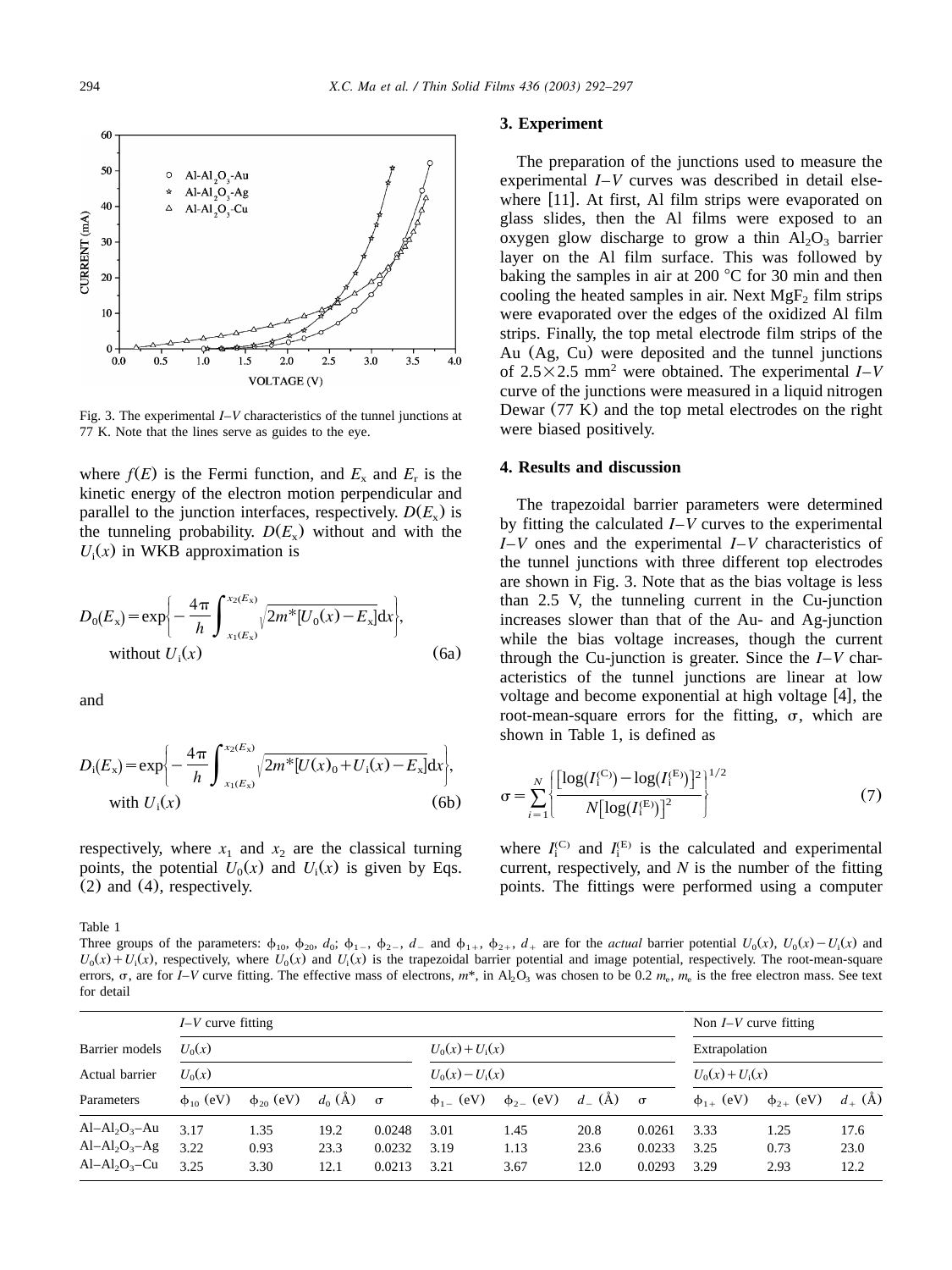program in MATHEMETICA software and the data fits are shown in Fig. 4.

Three groups of the effective trapezoidal barrier parameters are given in [Table 1.](#page-2-0)Of them, the first group of parameter  $\phi_{10}$ ,  $\phi_{20}$ ,  $d_0$  were determined by fitting the calculated *I*–*V* curves, based on the barri[er taken to be](#page-1-0)  $U_0(x)$  $U_0(x)$ , to the experimental *I*–*V* curves (Eqs. (2) and ([6a](#page-1-0))).This is the routine case that without the image force the barrier parameters are determined by fitting the *I*–*V* curves. The second group of parameter  $\phi_{1}$ ,  $\phi_{2}$ , *d* were determined by fitting the calculated *I*–*V* curves, based on the barrier taken to be  $U_0(x) + U_i(x)$ , to the experimental  $I-V$  curves ([Eqs.](#page-1-0) (4) and (6b)). The reason why the notations for the second group of parameters have a suffix  $\dot{y} - \dot{y}$  is that the second group of parameters are for an actual barrier  $U_0(x) - U_i(x)$ , not for the  $U_0(x) + U_i(x)$ . To confirm this argument, the area  $A_$  and  $A_0$  of the two actual trapezoidal barrier, defined by the first and second group of the parameters, were calculated using the trapezoid area formula  $A_0$  =  $(\phi_{10} + \phi_{20})d_0/2$  and  $A_0 = (\phi_{1-} + \phi_{2-})d_0/2$ , respectively. It is found that  $A_{\text{}}$  is *greater* than  $A_0$ , as seen in [Table 2.](#page-4-0)It should be emphasized that the image potential  $U_i(x)$  < 0 and the barrier parameters which were determined by fitting the *I*–*V* curves are only for the part of  $U_0(x)$  in the resultant barrier potentials. Since the experimental *I*–*V* curves are independent of the theoretical barrier potential models and there is  $A_{-} > A_{0}$ , the parameters  $\phi_{1-}$ ,  $\phi_{2-}$ ,  $d_{-}$  are characteristic of an effective trapezoidal barrier  $U_0(x) - U_i(x)$ , not  $U_0(x) + U_i(x)$ .

How to obtain the third group of the parameter  $\phi_{1+}$ ,  $\phi_{2+}$ ,  $d_+$  for the actual barrier  $U_0(x) + U_i(x)$ ? So far, the two groups of the barrier parameters,  $\phi_{10}$ ,  $\phi_{20}$ ,  $d_0$  and  $\phi_{1}$ ,  $\phi_{2}$ , *d* – were determined by fitting the *I*–*V* curves and are characteristic of the actual effective trapezoidal barrier  $U_0(x)$  and  $U_0(x) - U_i(x)$ , respectively. Thus, the third group of parameters, which is characteristic of an actual effective trapezoidal barrier  $U_0(x) + U_i(x)$ , was extrapolated and calculated using  $\phi_{1+} = 2\phi_{10} - \phi_{1-}$ ,  $\phi_{2+} = 2\phi_{20} - \phi_{2-}$ ,  $d_+ = 2d_0 - d_-$ , as shown in [Table 1.](#page-2-0) There are two ways to calculate the area of the effective trapezoidal barrier  $U_0(x) + U_i(x)$ : using  $A_i = 2A_0 - A_i$ or  $A_+$  =  $(\phi_{1+} + \phi_{2+})d_+/2$ , but our calculation shows that there is no difference between the two ways. Similarly, there are other ways to calculate the width of the effective trapezoidal barrier for  $U_0(x) + U_i(x)$ : using  $d_{+} = 2A_{+}/(\phi_{1+} + \phi_{2+})$ , but the two results for the width are not different from each other.

As shown in [Table 1,](#page-2-0) for all the actual barriers the barrier height  $\phi_{1i}$  ( $i=0, -, +$ ) at the same Al–Al<sub>2</sub>O<sub>3</sub> interface are just what they should be: they are approximately equal to each other. However, for Au-junction, due to the image force, the variations in the actual barrier heights at the Al–Al<sub>2</sub>O<sub>3</sub> interface are that  $\phi_{1+}$  –  $\phi_{10} = 0.16$  eV and  $\phi_{1+} - \phi_{1-} = 0.32$  eV and at the Al<sub>2</sub>O<sub>3</sub>-Au interface are that  $\phi_{2+} - \phi_{20} = -0.10 \text{ eV}$  and

Al-Al<sub>2</sub>O<sub>3</sub>-Au Theory without  $U(x)$ Theory with  $U(x)$ Experiment  $0.5$  $1.0$  $2.5$  $3.0$  $3.5$  $1.5$  $2.0$ 

VOLTAGE(V)



Fig.4.The fitting of the theoretical *I*–*V* curves to the experimental ones for (a) the Au-, (b) Ag- and Cu-junction.The theoretical curves (solid lines and dash lines) were calculated based the trapezoidal barrier potential  $U_0(x)$  and  $U_0(x) + U_i(x)$ , without and with the image potential  $U_i(x)$ , respectively. The root-mean-square errors,  $\sigma$ , for the fitting are shown in [Table 1.](#page-2-0)

60

50

40

20

10

 $\Omega$ 

 $0.0$ 

CURRENT(mA) 30  $\Omega$ 

 $4.0$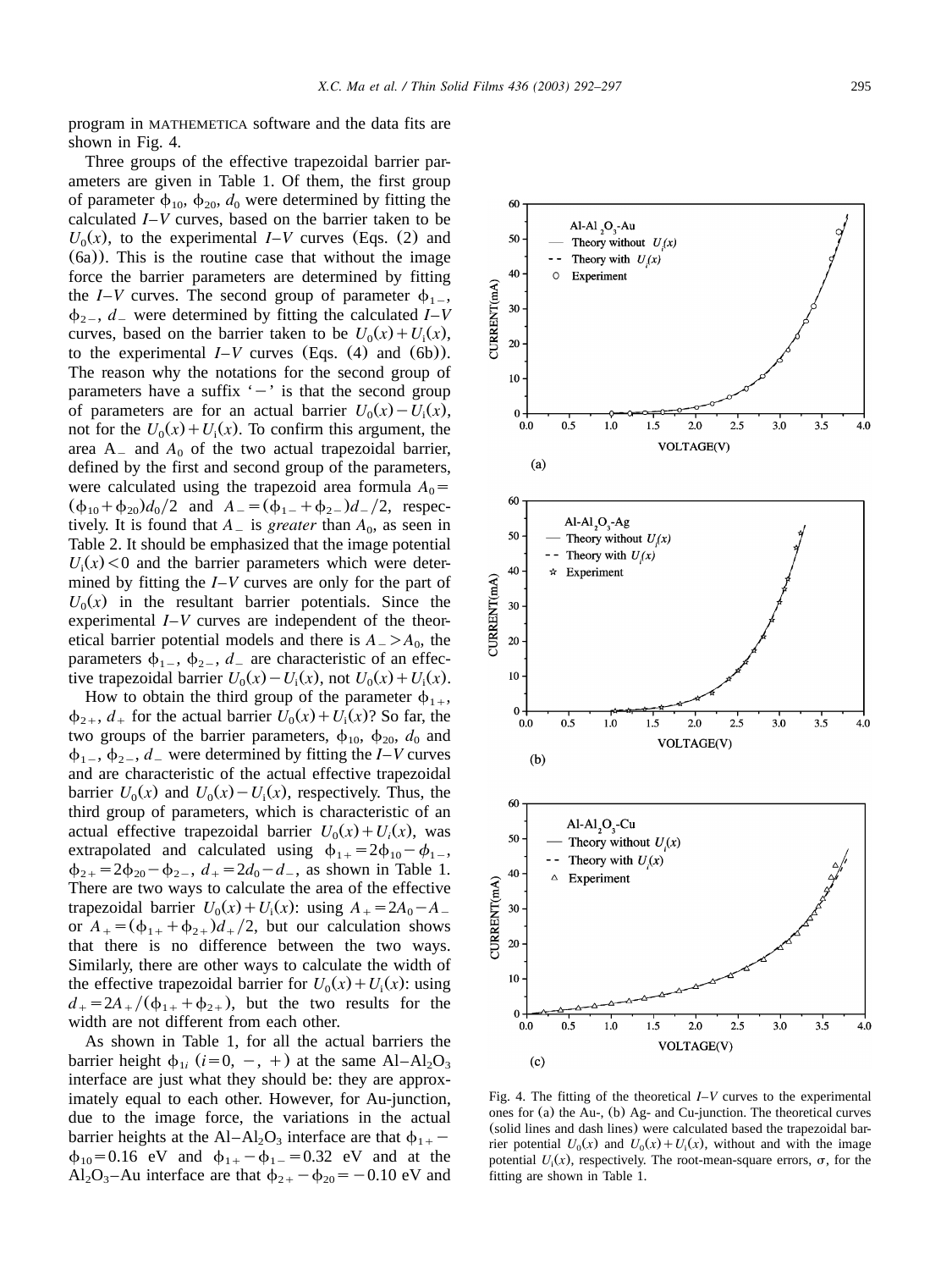<span id="page-4-0"></span>Table 2

The area  $A_0$ ,  $A_-$  and  $A_+$  is for the *actual* trapezoidal barrier potential  $U_0(x)$ ,  $U_0(x) - U_1(x)$  and  $U_0(x) + U_1(x)$ , respectively, where  $U_0(x)$  and  $U_i(x)$  is trapezoidal barrier potential and image potential, respectively. Note that the effect of the image force is to reduce the area of the barrier potential. See text for detail

|                                          | $I-V$ curve fitting                  |                                                          | Non $I-V$ curve fitting                            |                                             |
|------------------------------------------|--------------------------------------|----------------------------------------------------------|----------------------------------------------------|---------------------------------------------|
| Barrier models<br>Actual barrier<br>Area | $U_0(x)$<br>$U_0(x)$<br>$A_0$ (eV Å) | $U_0(x) + U_i(x)$<br>$U_0(x) - U_i(x)$<br>$A_{-}$ (eV Å) | Extrapolation<br>$U_0(x) + U_i(x)$<br>$A_+$ (eV Å) | Area reduction<br>$(A_{+}-A_{0})/A_{0}$ (%) |
| $Al-Al2O3–Au$<br>$Al-Al2O3-Ag$           | 43.39<br>48.35                       | 46.38<br>50.98                                           | 40.40<br>45.72                                     | $-6.9$<br>$-5.4$                            |
| $Al-Al2O3-Cu$                            | 39.63                                | 41.28                                                    | 37.98                                              | $-4.2$                                      |

 $\phi_{2+} - \phi_{2-} = -0.20$  eV Thus, as seen in [Table 1,](#page-2-0) in contrast to Ag- and Cu-junction the variations in the barrier heights at the Al (bottom electrode)– $Al_2O_3$ interface of the Au-junction are *greater* than that at the  $Al_2O_3$ -Au (top electrode) interface.

On the other hand, the height  $\phi_{2i}$  (*i*=0, -, +) at the top electrode interfaces are quite different from each other. In particular, the  $\phi_{2i}$  of the Cu-junction are much higher than that of the Au- and Ag-junction. Note that the barrier width  $d_i$  ( $i=0, -, +$ ) of the Cu-junction are much shorter than that of the Au- and Ag-junction. Nevertheless, as seen in Table 2, the *barrier area* for the Cu-junction is still smaller than that of the other junctions. The dependence of the  $\phi_{2i}$  and  $d_i$  (*i*=0, -,  $+$ ) on the top metal electrodes can be understood as follows: at the interfaces oxygen atoms with dangling bonds can combine with Cu atoms but Au and Ag atoms, because Au is inactive and Ag is not attacked by oxygen under ordinary conditions but in presence of hydrogen sulfide, thus the copper oxide of one or two monolayer thickness was grown at the interface and an additional barrier must be considered. On the other hand, in comparison with the Au and Ag atoms, the Cu atoms with the smaller radius are easier to diffuse in to the  $Al_2O_3$  barrier. The Auger depth profile measurements of the junctions have confirmed the above arguments [[12](#page-5-0)]. Obviously, the oxidation and diffusion in the region of the interfaces not only result in the additional barrier layers, but also change the position definition of the metal mirrors of the electrodes, i.e. change the effects of the image force on the barrier parameters.

Since the effect of the image force is to reduce the area of the trapezoidal barrier potential  $U_0(x)$  by rounding off the corner and reducing the width of the barrier, an equivalent effective trapezoidal barrier potential, which is used to model the deformed trapezoidal barrier with the rounded corner, in general, is not in proportion to the original one,  $U_0(x)$ . In other words, the trapezoidal barrier parameters for the actual  $U_0(x) + U_i(x)$  are not in proportion to that for the actual  $U_0(x)$ . As seen in [Table 1,](#page-2-0) for all the three types of junctions, the parameter  $\phi_{1+}$  of the actual barrier  $U_0(x) + U_i(x)$  is higher than

the  $\phi_{10}$  of the actual barrier  $U_0(x)$ . By contrast, for all the three types of junctions the  $\phi_{2+}$  is lower than the  $\phi_{20}$ , and for the Au- and Ag-junction but the Cujunction the  $d_+$  is shorter than the  $d_-$ . Nevertheless, as shown in Table 2, for all the three types of junctions the area of the actual barrier  $U_0(x) + U_i(x)$  is *smaller* than that of the barrier with  $U_0(x)$ . These results just reflect the effect of the image force to reduce the barrier area.

As seen in Table 2,  $A_{+}$  (the area of the actual barrier  $U_0(x) + U_i(x)$  is smaller than  $A_0$  (the area of the actual barrier  $U_0(x)$ , and for the Au-, Ag- and Cu-junction the area reduction is  $-6.9$ ,  $-5.4$  and  $-4.2$ %, respectively. Note that the image potential depends on the barrier width strongly and the image force has a greater influence on small barriers  $[4]$  $[4]$  $[4]$ . However, of the three junctions, the Cu-junction has not only the smallest barrier area, but also the smallest barrier area reduction. A qualitative explanation for this is that due to the diffusion and oxidation reaction of the Cu atoms in the interface region, the  $Al_2O_3$ –Cu interface becomes smeared and indistinct, and that for the Cu-junction the distance between the two actual metal mirrors of the Al and Cu electrodes is much longer than the barrier width shown in [Table 1.](#page-2-0) As a result, though the effective actual barrier width of Cu-junction is smaller, the area reduction, i.e. the effect of the image force on the barrier potential is also smaller.

## **5. Summary**

In most cases the effect of the image force on electron tunneling in MIM tunnel junctions has been neglected because this effect is thought to round off the barrier potential and make the barrier width slightly shorter. However, as the effective barrier parameters are to be determined, the difference between without and with the image force will become apparent and important. As the effective trapezoidal barrier parameters are determined by fitting theoretical *I*–*V* curves to the experimental ones, the parameters of the actual trapezoidal barrier  $U_0(x)$ , which is *not* with inclusion of the image potential